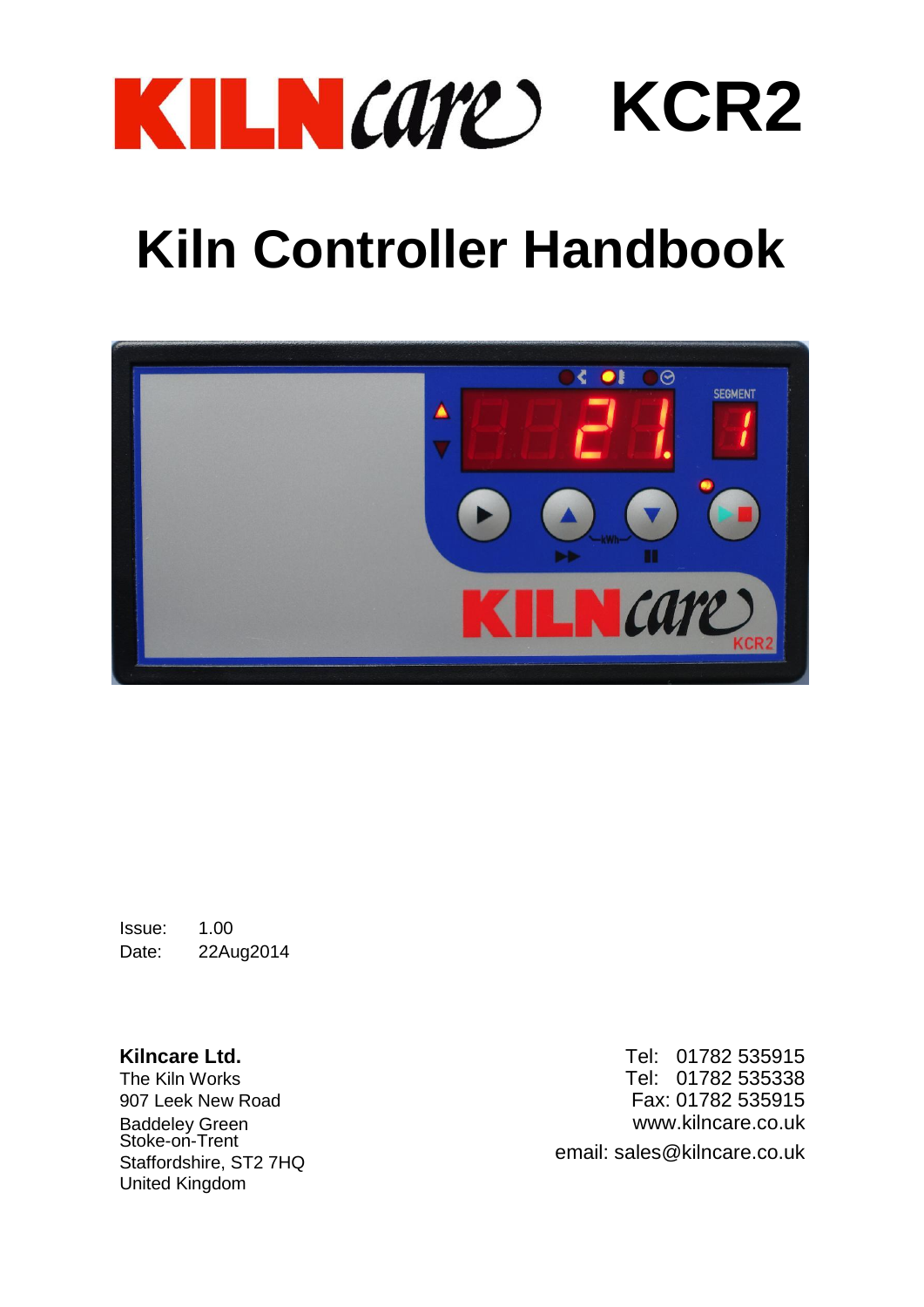# **Contents**

## **Features**

- · Ideal for glass or ceramics use
- · 9 programs each with up to 9 segments
- · 1 controlled heating / cooling ramp + soak per segment
- · Heating and Cooling indicators
- · Programs can be altered while firing
- · Program pause & advance facilities
- · Delayed start facility
- · Power failure recovery
- · kWh energy used display
- · Alarm buzzer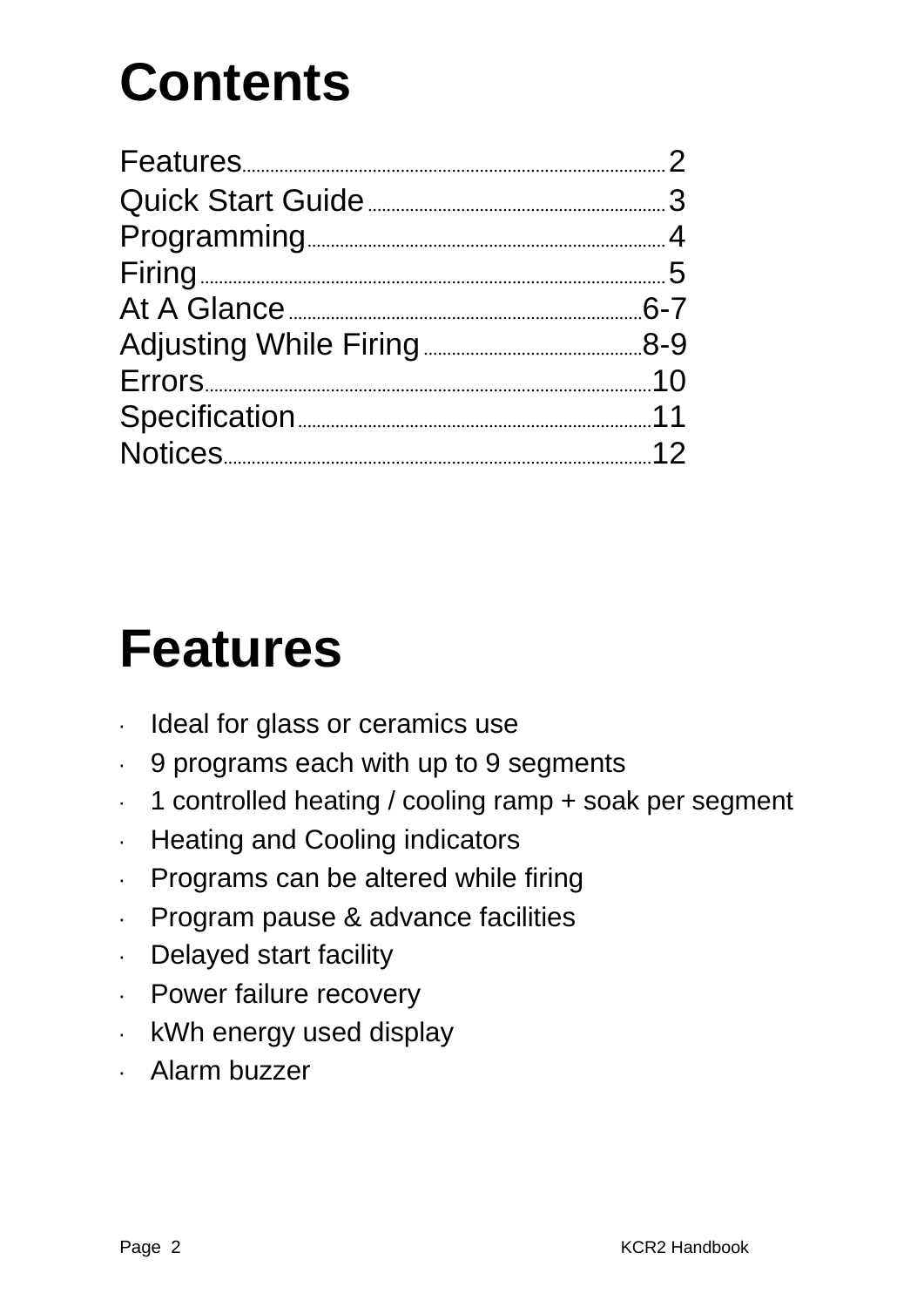# **Quick Start Guide**

Refer to the "At A Glance" centre page of this handbook for a description of the controls

Switch on & wait for kiln temperature display

To run a firing program set up previously press the **START** key. If you do not want a start delay the KCR2 will start firing after 5 seconds

To stop firing at any time press the **STOP** key again

To review firing data press the  $\blacktriangleright$  key to enter the programming menu

To change firing data press the  $\triangle 8$   $\blacktriangledown$  keys to change the displayed value

Use the  $\blacktriangleright$  key again as necessary to move to the next firing value or segment to be reviewed or changed

To mark the end of a program set a ramp rate to End with the  $\blacktriangledown$  key

To exit the programming menu either wait 10 seconds or press the **START** key to start firing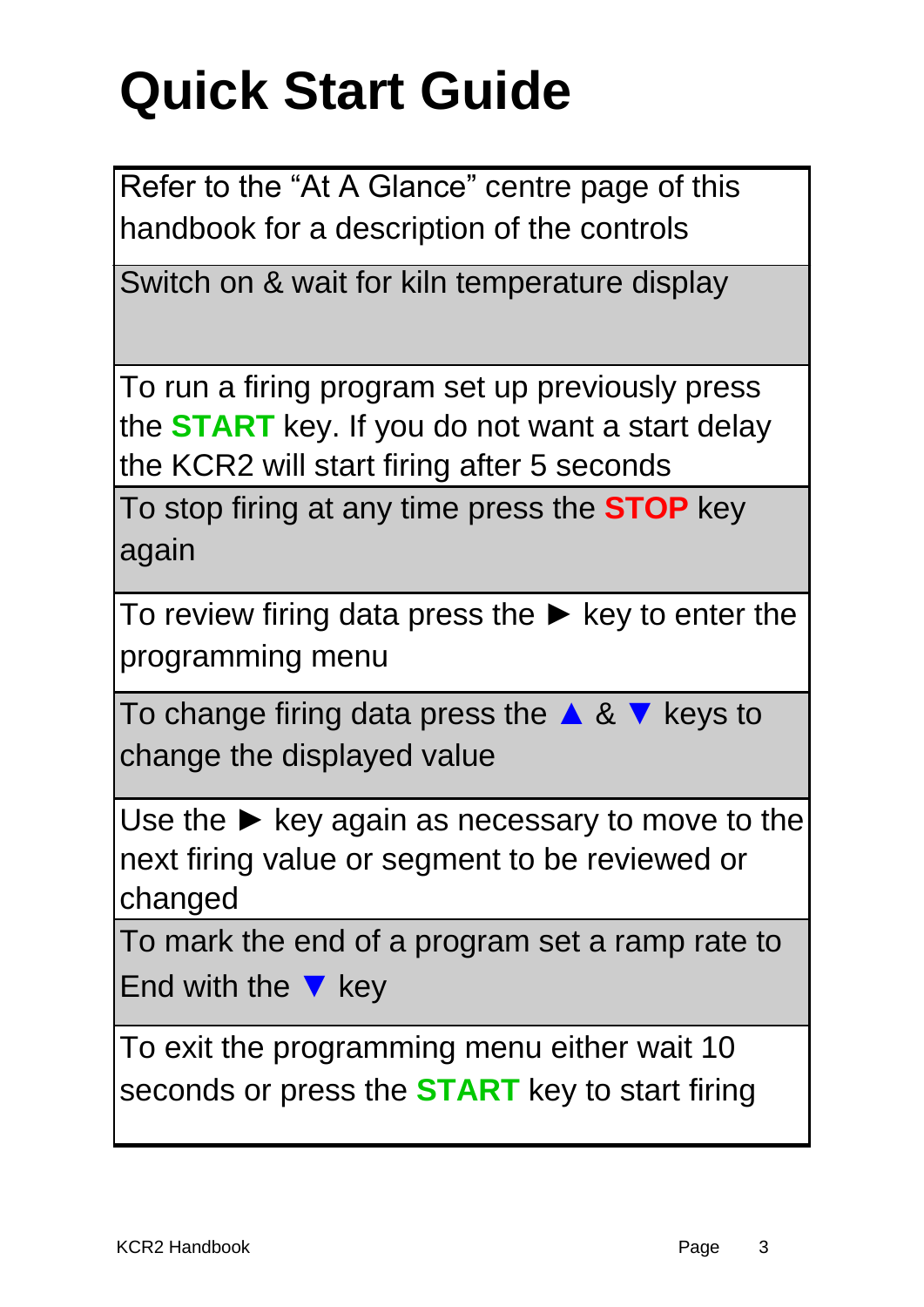# **Programming**

Press the  $\blacktriangleright$  key to display the currently selected (flashing) program number. This can be changed as required with the ▲ or ▼ key. There are 9 fully adjustable programs available.



#### *Note: the SEGMENT display shows: "1". The firing parameters for segment 1 can now be entered as detailed below:-*

Press the  $\blacktriangleright$  key again. The ramp rate in  $\degree/$ hr is now shown. This can be changed as required with the  $\triangle$  or  $\nabla$  key in the range 1 to 999 °/hr + FULL. *Note: hold ▲ or ▼ key down to get accelerated change of the dis-played value.*

Press the ► key again. The soak temperature in ° is now shown. This can be changed as required with the ▲ or ▼ key. *Note: the maximum temperature available will be lim-ited by the kiln type. Hold ▲ or ▼ key down to get accelerated change of the displayed value.*

Press the  $\blacktriangleright$  key again. The soak time in hours.minutes is now shown. This can be changed as required with the  $\triangle$  or  $\nabla$  key in the range 00.00 (no start delay) up to nearly 100 hours. *Note: hold ▲ or ▼ key down to get accelerated change of the displayed val-ue.*

Press the ► key again. The SEGMENT display now shows: "2". Data for this and other subsequent segments can now be entered as detailed above (maximum of 9 segments). If no further segments are required then, while entering a ramp rate, hold down the ▼ key until "End" is displayed.









*Explanation: the full range of displayed values for ramp rate are: End, 1...999°/hr, FULL. To mark the end of a program select a ramp rate of "End" by holding down the ▼ key until End is displayed. To add an extra segment press the ▲ key until your de-sired ramp rate is shown. If you want to heat at full power hold down the ▲ key until FULL is displayed.*

*Note: at any time the programming sequence can be terminated either by pressing the START key or by waiting 20 seconds without pressing any keys.*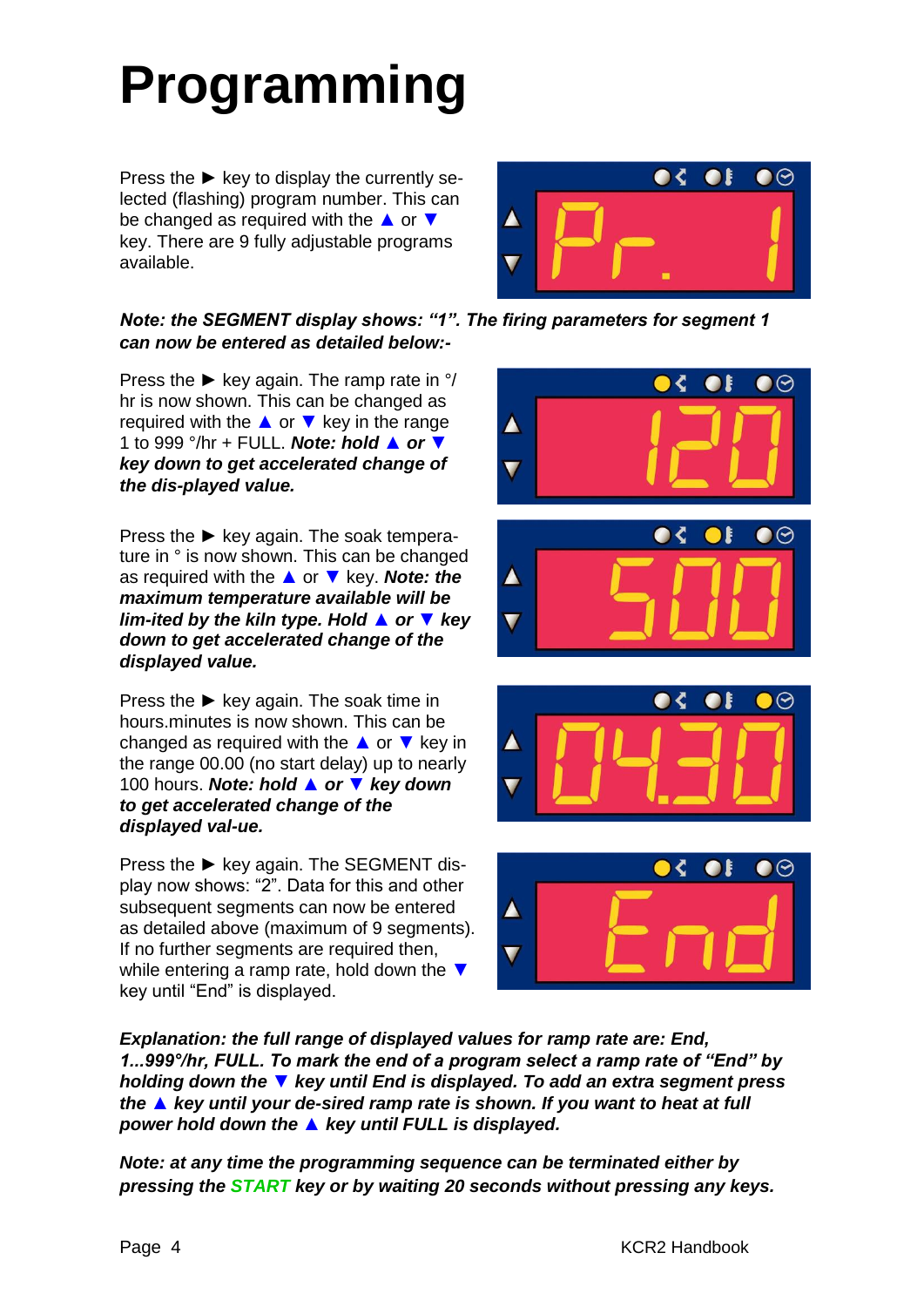## **Firing**

Press the **START** key. The display will show 00.00. The RUN INDICATOR and the TIME INDICATOR will flash—prompting you to enter an (optional) delayed start (use the ▲ key). If no delay is entered the firing will start in 5 seconds (or immediately if the **START**  key is pressed again).

During heating the HEATING INDICATOR will be lit (as shown). The kiln temperature is displayed and it will ramp up until the programmed soak temperature is reached. The KILN ON indicator shows when power is actually being applied to the kiln.

When the kiln reaches the programmed soak temperature both the HEATING INDICATOR and the COOLING INDICATOR will be off. The kiln remains soaking for the programmed soak time. The display alternates between showing kiln temperature ...

… and showing the soak time remaining.

During cooling the COOLING INDICATOR will be lit (as shown). The kiln temperature is displayed and it will ramp down until the programmed soak temperature is reached. The KILN ON indicator shows when power is actually being applied to the kiln.

At the end of the firing program the display will show "End" and both the HEATING INDI-CATOR and the COOLING INDICATOR will be lit. This display will alternate with the actual kiln temperature. To cancel this display either press the **STOP** key or turn the controller off.

At any time during or after firing, the energy used by the kiln in kWh is displayed by pressing and holding down both the  $\triangle$  key and the ▼ key. *Note: the energy used dis-play is reset to zero when the START key is pressed.*













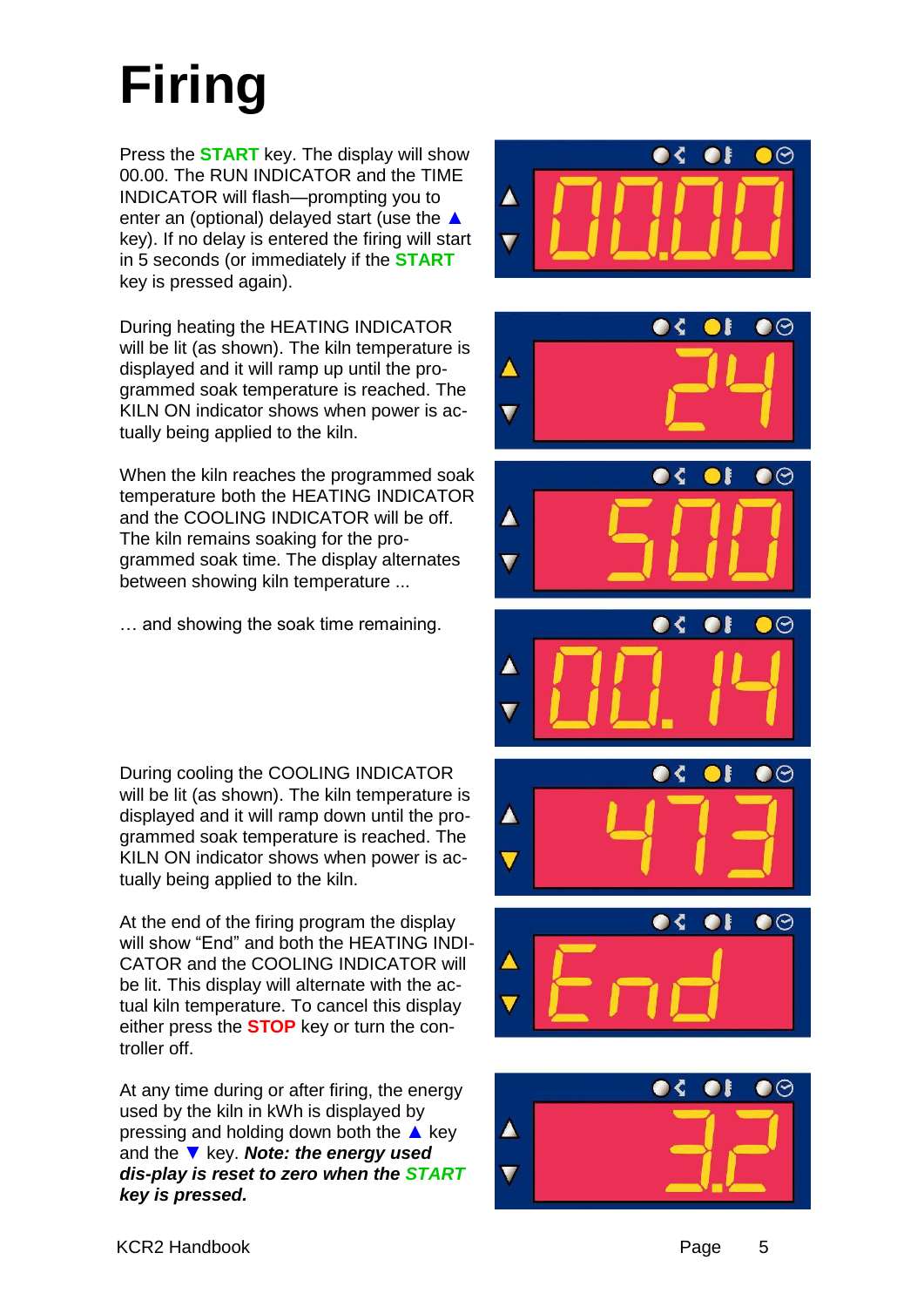

*Press & hold down for 5 secs while firing to ADVANCE program.*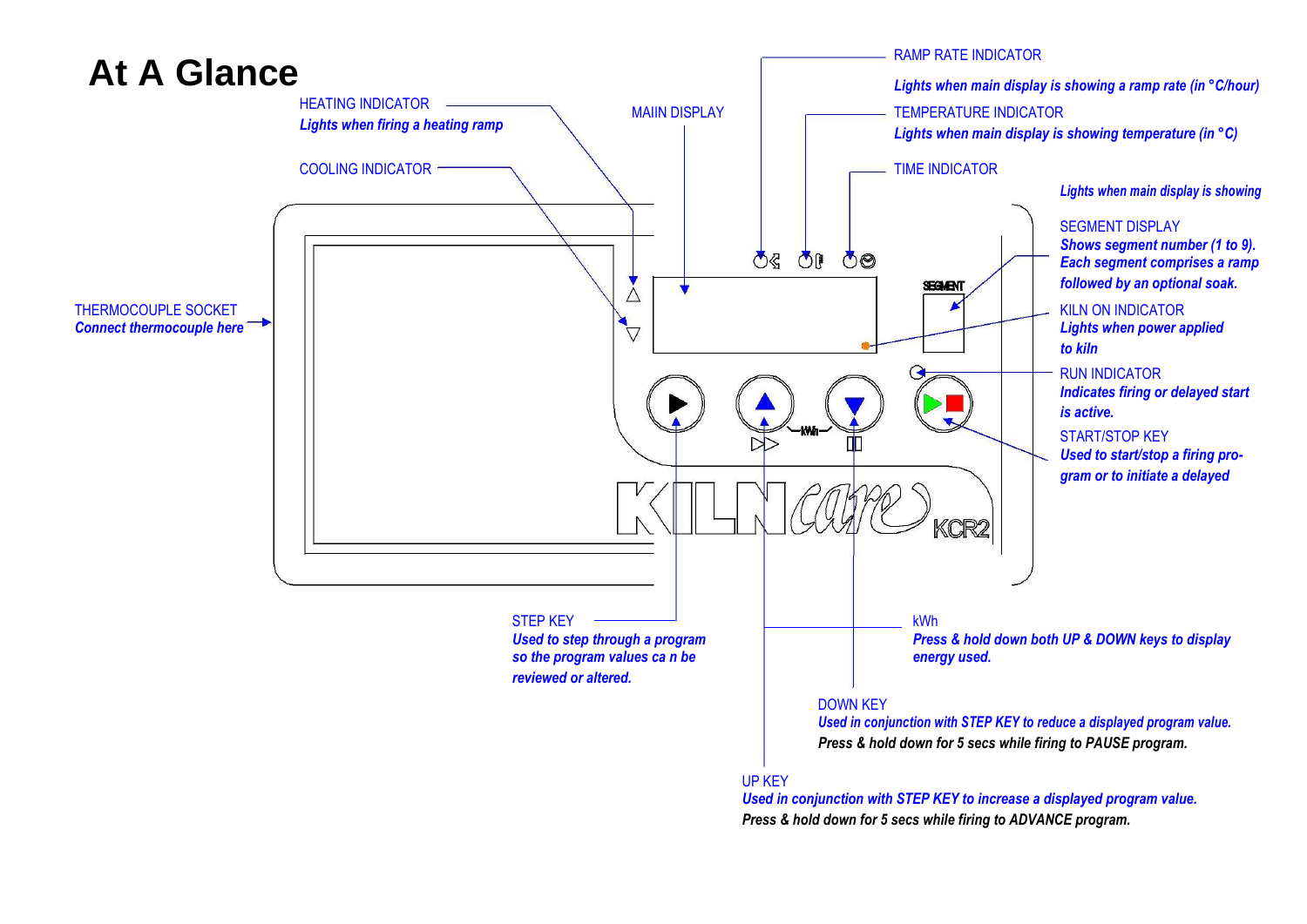# **Adjusting While Firing**

Firing values can be adjusted during a firing. Also there are program pause and program advance features that are particulary useful for glass work.

## Adjusting Firing Values

While firing operate the ► key to select the firing parameter that needs to be changed. Note that the program number cannot be changed while firing. Also only the current segment or segments not yet fired can be changed while firing. Firing will still carry on as normal while these changes are being made. The controller will return to its normal running display 10 seconds after key presses cease (or immediately after End is displayed).

Changes made to programs in this way are stored and are used for subsequent firings.

### ►► Program Advance Facility

While firing press and hold down the  $\triangle$  key for about 4 seconds until the controller beeps. The executing program will immediately advance one step as follows:-

If a start delay is currently executing then the controller will terminate this and start firing immediately.

If ramping is currently executing then the controller will switch to soak at the current kiln temperature.

If currently soaking then the controller will advance to the next segment if any, or else it will end the firing.

Changes made to the operation of the controller in this way are temporary and are not stored.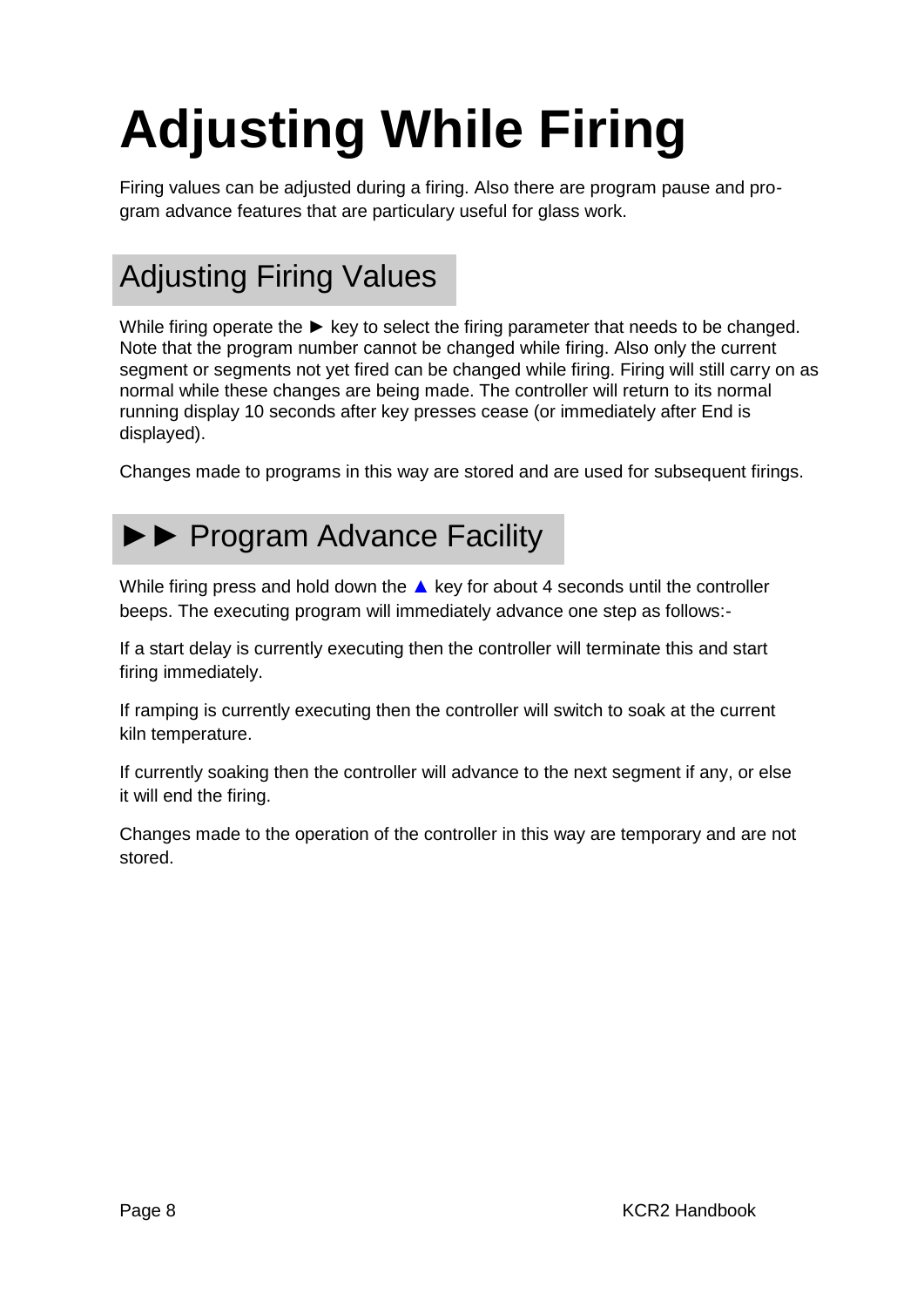## ║ Program Pause Facility

While firing press and hold down the  $\blacktriangledown$  key for about 4 seconds until the controller beeps. The controller will pause the executing program. To un- pause the program press and hold down the  $\blacktriangledown$  key again for about 4 seconds (until the controller beeps). The effects of pausing are as follows:-

If paused during ramping the kiln temperature will be held (soaked) **indefinitely** at the current kiln temperature. The ramp will continue when un-pause is selected.

If paused during soaking then the soak time will be **extended indefinitely**. The remainder of the soak period will be resumed when un-pause is selected.

►► Program advance (▲ key held down for about 4 seconds until the controller beeps) can also be used to terminate a pause. If paused while ramping then ►► will cause the controller to go into soak at the current kiln temperature. If paused while soaking then ►► will cause the controller to move onto the next segment.

Changes made to the operation of the controller in this way are temporary and are not stored.

While paused, a warning double beep is sounded every 30 seconds and PAUSEd is scrolled across the display.

#### *WARNING - PROGRAM PAUSE*

#### *The program pause facility should be used with care. Program execution is suspended and the kiln will be held at its current temperature indefinitely.*

*If left too long at high temperatures kiln damage could result.*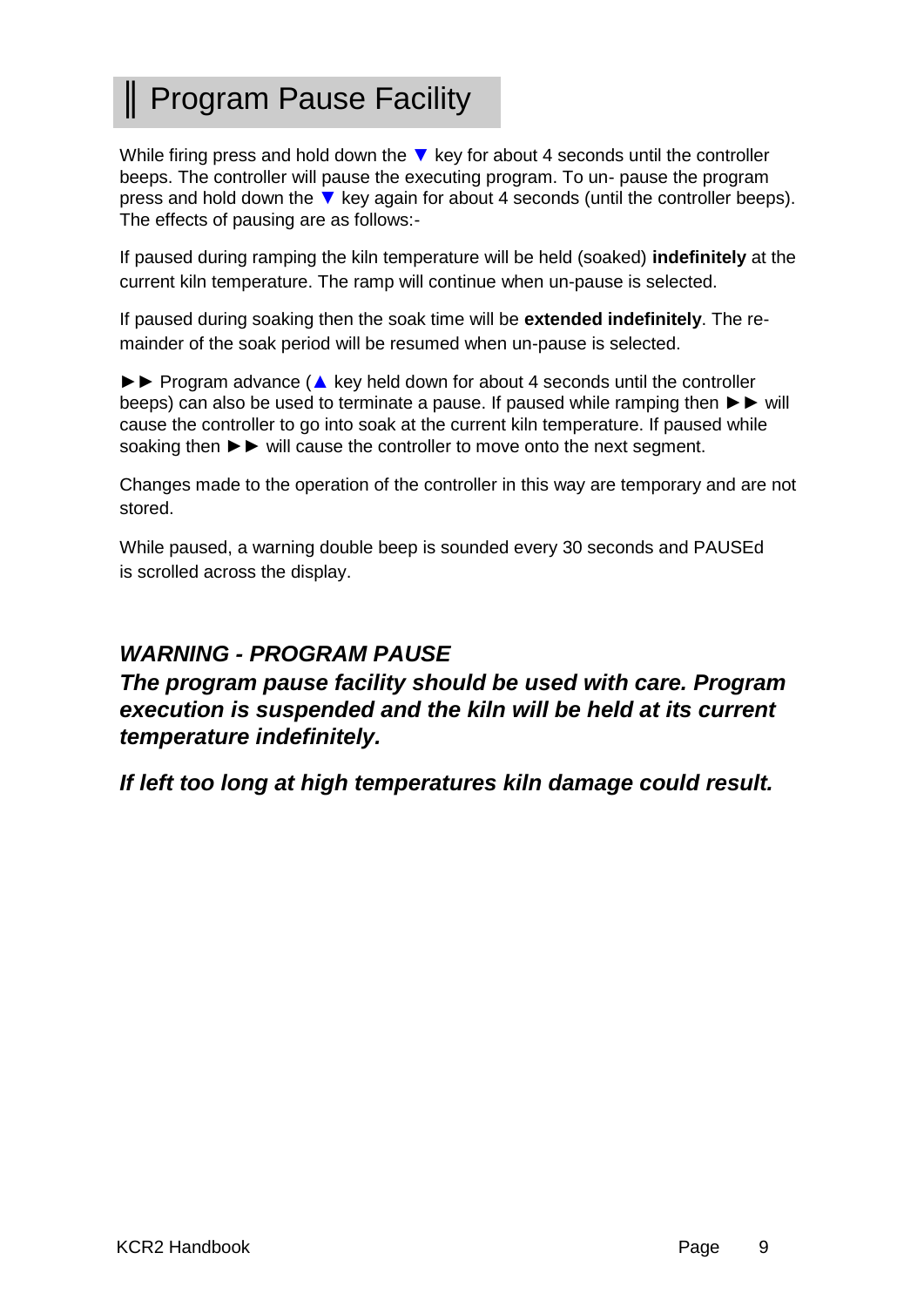## **Errors**

In the event of an error condition the controller will display an error code and sound its alarm buzzer. The firing will be aborted. Make a note of the error number then **SWITCH OFF THE KILN & THE** 

**CONTROLLER**



| <b>Error</b> | <b>Meaning</b>                                                                                                                                            | <b>Possible Cause / Remedy</b>                                                                                              |
|--------------|-----------------------------------------------------------------------------------------------------------------------------------------------------------|-----------------------------------------------------------------------------------------------------------------------------|
|              | Kiln temperature not increasing as<br>required. The kiln has been on full<br>power for some time but the<br>temperature has not increased as<br>expected. | Heater element failure. Low mains<br>voltage. Kiln door not closed<br>properly. Controller relay failure<br>(open circuit). |
|              | Thermocouple or thermocouple<br>wiring open circuit.                                                                                                      | Check thermocouple wiring and<br>connector. If wiring OK then fit new<br>thermocouple.                                      |
|              | Thermocouple reversed.                                                                                                                                    | Thermocouple wiring fault.                                                                                                  |
|              | Kiln temperature too high. Kiln has<br>been on zero power for some time<br>but the kiln temperature has not<br>decreased as expected.                     | Controller relay failure (short circuit).<br>Thermocouple accidently pushed<br>out of kiln.                                 |
| 5            | Kiln temperature overshoot.                                                                                                                               | Fire in kiln, paper clay, lost wax<br>casting exotherm etc.                                                                 |
| 6            | Maximum firing time limit exceeded.                                                                                                                       | Contact manufacturer or supplier.                                                                                           |
|              | Maximum room temperature limit<br>exceeded.                                                                                                               | Work room too hot.<br>Work room fire.<br>Contact manufacturer or supplier.                                                  |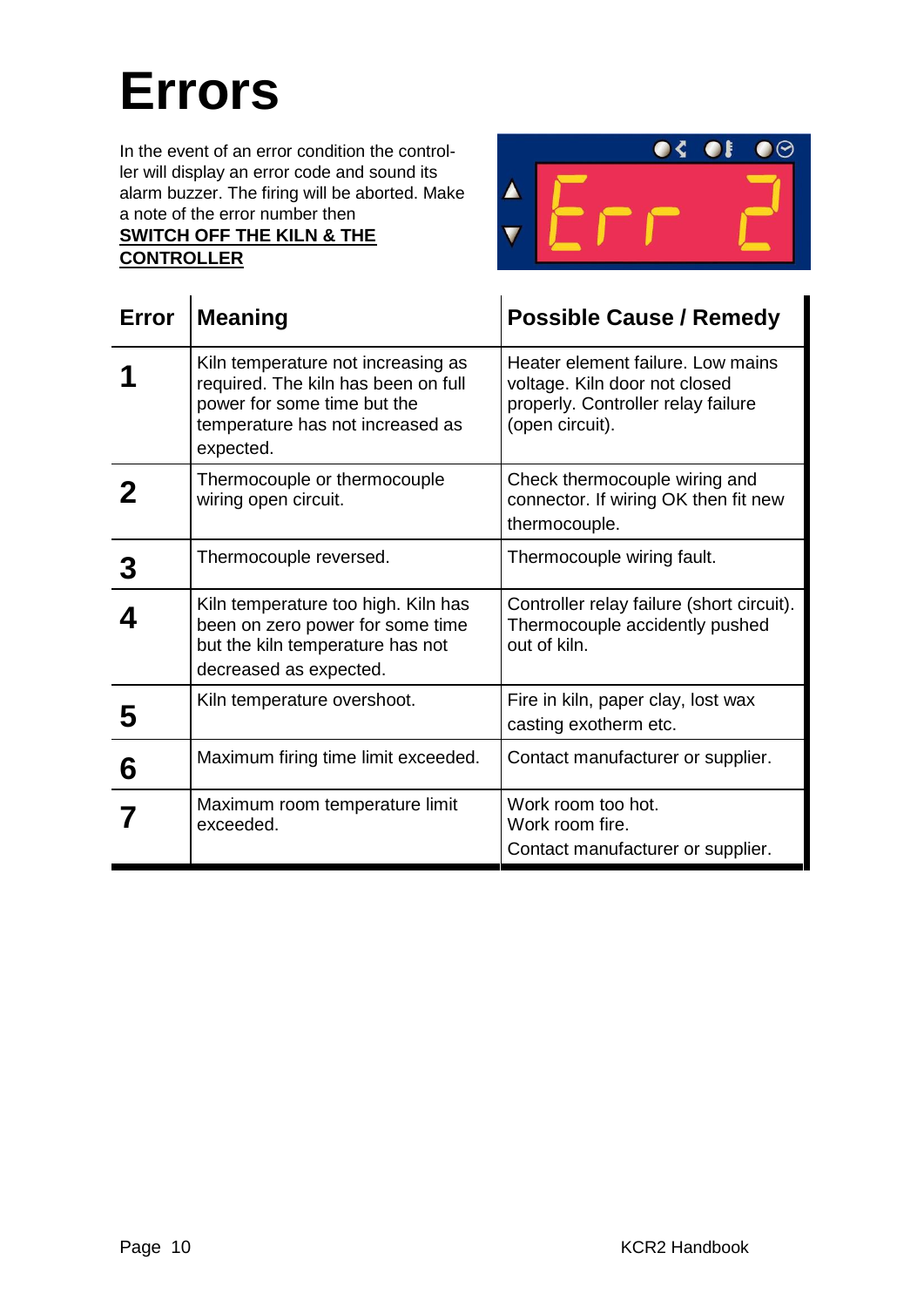## **Specification**

#### **Electrical**

#### **Power supply**

Voltage range: 100 - 253V Frequency: 50/60Hz Phases: 1 Power: 3VA (max)

Fuse: 13A fuse in plug (BS1363) (UK version only)

#### **Control Relay**

Contact type: SPST NO

@13A max

#### **Thermocouple**

R,S,K & N type.

#### **Enclosure**

Material: ABS (Flameproof) Colour: Black Size: 173mm x 85.6mm x 43.5mm (less mains cable and gland) Weight: 0.672kg

#### **Desk Stand / Wall bracket (optional)**

Material: Mild Steel Finish: Epoxy powder coat Size: 175mm x 93mm x 71mm Weight: 0.352kg

#### **Temperature**

#### **Temperature setting**

Range: 0 to 1320ºC (R/S) 0 to 1200°C (K/N) Resolution: 1ºC

#### **Control Accuracy**

P.I.D. Control Reading accuracy: ±0.25% FSD ±1 digit

#### **Time**

Start delay range: 00:00 to 99hr 59min Soak time range: 00:00 to 99hr 59min Resolution: 1 min

#### **Ramps**

Ramp rate: 1 to 999°/hour or full power Ramps can be heating or cooling

#### **Error Handling**

Thermocouple failure detection Thermocouple reversal detection Heater failure detection Kiln over-temperature detection Room over-temperature detection Firing run time hours limiter Alarm buzzer

#### **Other**

Kiln heating indicator Program running indicator Selectable °C/°F operation

#### **Environmental**

| Location:<br>RH:              | For indoor use only<br>Maximum relative humidity 80 % for temperatures up to<br>31°C decreasing linearly to 50 % relative humidity at<br>$50^{\circ}$ C |
|-------------------------------|---------------------------------------------------------------------------------------------------------------------------------------------------------|
| <b>Operating Temperature:</b> | $0^{\circ}$ C to +50 $^{\circ}$ C                                                                                                                       |
| Storage Temperature:          | -10 $^{\circ}$ C to +55 $^{\circ}$ C                                                                                                                    |
| Sealing:                      | IP40                                                                                                                                                    |
| <b>Pollution Class:</b>       | 2                                                                                                                                                       |
| <b>Installation Category:</b> |                                                                                                                                                         |